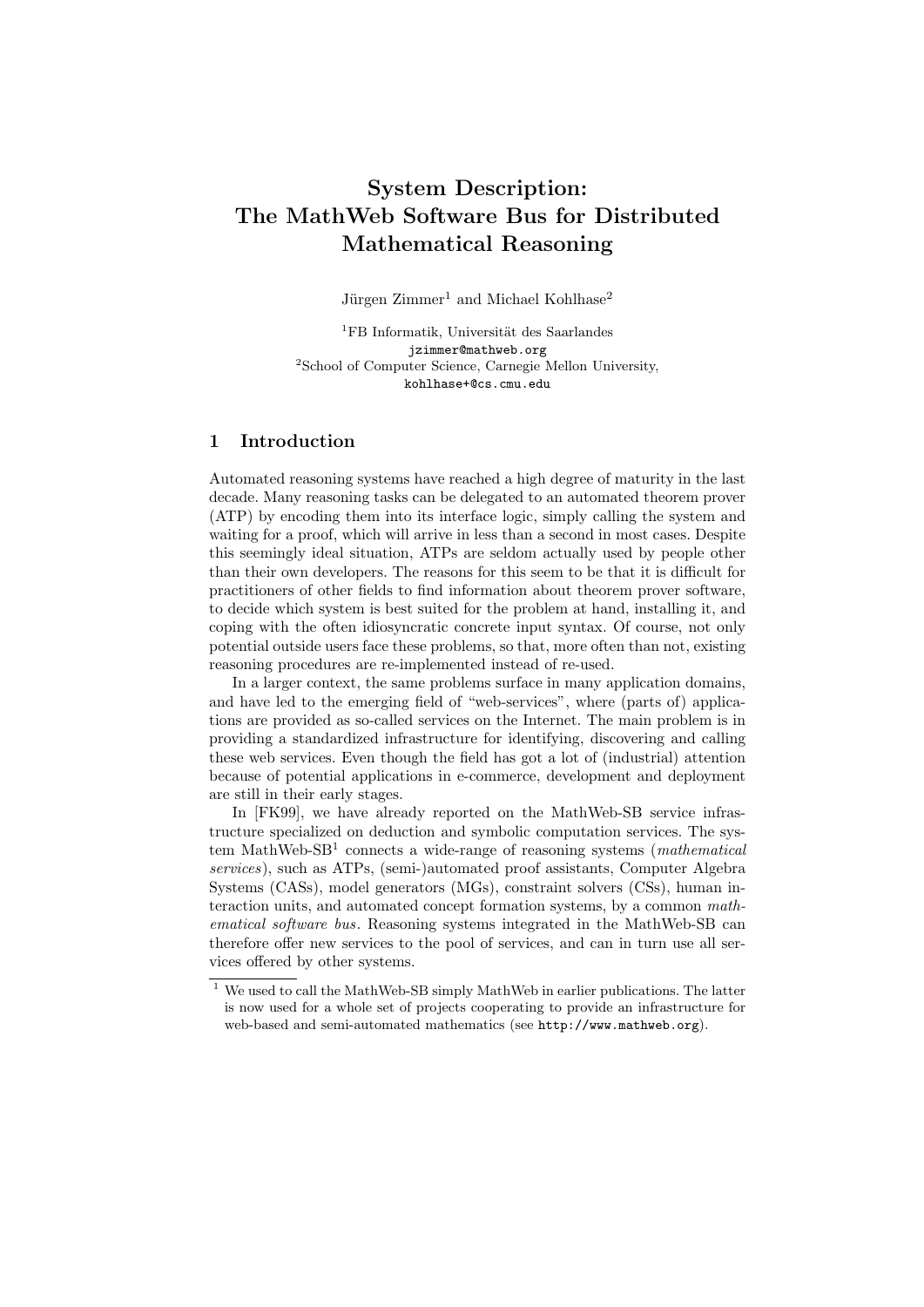This system description summarizes the development in the last three years. We further extended the list of reasoning systems integrated in the MathWeb-SB, stabilized existing integrations and explored new application domains for the MathWeb-SB (see section 2). The main improvements are a more flexible architecture (section 3), and increased standards support in the communication protocols used in MathWeb-SB (section 4). As a consequence, it is much simpler now to use and integrate mathematical services into the MathWeb-SB infrastructure.

#### 2 New Features and Reasoning Systems

The MathWeb-SB now offers an efficient version of the tptp2X utility [SSY94] that allows to transform first order problems in TPTP format (CNF of FOF) into the input format of most existing ATPs. With our tptp2X service (based on a servlet) we could reduce the transformation time from 3-4 seconds (of the tptp2X shell command) down to 100-200 ms (of the servlet) for a transformation of a medium size TPTP problem. This speedup is crucial since typical client applications produce thousands of first order conjectures and send them to the MathWeb-SB. All first order ATPs in the MathWeb-SB, such as Bliksem, E, OTTER, SPASS, and Vampire, now accept problems in TPTP format which they translate into their native format using the tptp2X service.

The HR program [Col00] performs automated theory formation in different domains. During concept formation, HR produces up to 3700 first order conjectures per minute. We integrated HR as a server and as a client into the Math-Web-SB. HR can now send its conjectures in TPTP format to single provers or to the concurrent ATP service. The latter allows to run several provers in parallel on one or several problems. An application using concurrent ATP, like HR, can specify whether it is interested in the first result returned by a prover or in all results to compare the success or the runtime of the ATPs.

Together with A. Adams, we integrated the specification and verification system PVS [ORS92] in the MathWeb-SB and defined a special provePVS service that uses the automated proof procedure of PVS. The provePVS service accepts conjectures in OpenMath and PVS syntax. Using the provePVS service with the *transcendental library* of PVS [Got00], we proved conjectures about the continuity of real-valued functions in the  $\Omega$ MEGA proof planner.

#### 3 Architectural Improvements

Since [FK99], we have further modularized and stabilized the MathWeb-SB and have built a stable network of reasoning systems that is in everyday use at different Universities in Europe and the US (cf. Fig. 1, which we will use as a concrete example for our discussion).

While the first version of the MathWeb-SB was based on one central broker (a facilitator service that allows clients to discover services), it is now based on a dynamic net of brokers. Brokers maintain a database of local services offered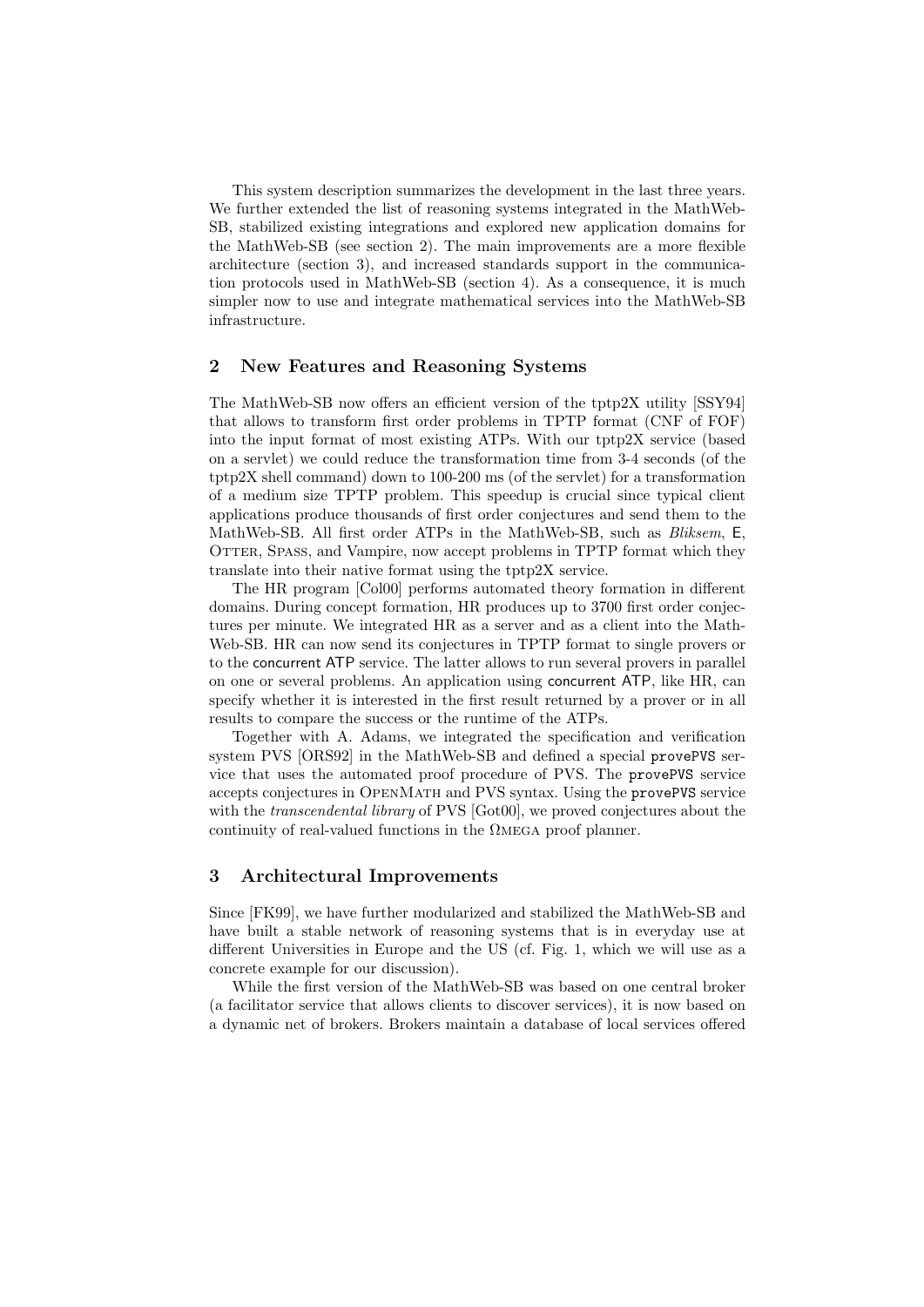by meta-services and can be given a set of URLs that refer to remote brokers, i.e. to other brokers available in the Internet. During startup, a broker tries to connect to his remote brokers and to inform them about his address in the Internet and about its local services. This registration mechanism significantly improved the stability and availability of the MathWeb-SB: even if one or more brokers become unavailable at the same time (e.g. due to machine- or network failure), there are still some others left that may offer the lost services.

Service requests by client applications, e.g. by the  $\Omega$ MEGA proof assistant [SB02], are forwarded to all known remote brokers if the requested service is not available locally. This allows, e.g., an Ωmega client running at the University of Birmingham to use Computer Algebra Systems offered to a broker at the University of Saarbrücken.

Fig. 1. The MathWeb Software Bus

# 4 Interfaces

At a conceptual level, MathWeb-SB now offers a uniform interface to all first order ATPs, abstracting away from system peculiarities. The main idea is that a generic prove service exports the state of the prover after processing a problem description given in a standard format (e.g., TPTP, DFG, or Otter). A call to the system is modeled as a request to the service to achieve a certain state (e.g. one, where a proof has been found). We have extended the specification of ATP states proposed in [AKR00] by states which describe errors, timeouts and situations where the search is exhausted for some reason. We extended all first order ATP services in the MathWeb-SB such that the prove service always returns one of the valid ATP states.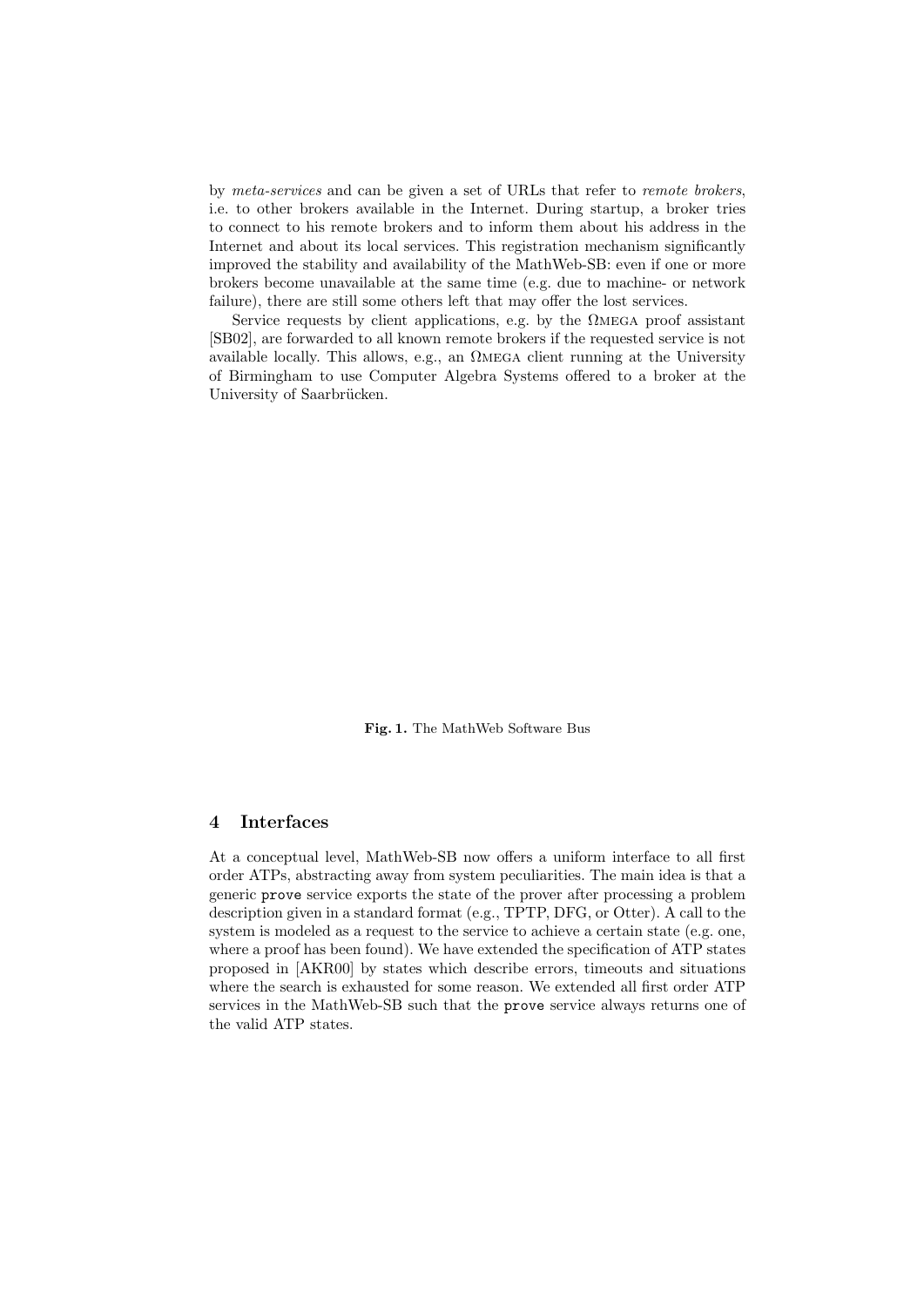On a the protocol level, MathWeb-SB has been extended to include a native http interface and – building on that – an XML-RPC [XRP] interface. As a consequence MathWeb-SB services can, for instance, be accessed via HTML forms. We have chosen XML-RPC (an XML encoding of Remote Procedure Calls) to be the standard protocol for external access to MathWeb-SB since it is an independent standard that is easy to understand and has been implemented in many different programming languages (there are currently 56 independent implementations available). XML-RPC allows client applications outside the MathWeb-SB to request service objects and to use their service methods<sup>2</sup>. For instance, a client can simply request a service object for the ATP Spass by sending the XML content in Fig. 2 via an http POST request to a MathWeb-SB XML-RPC server. An XML-RPC implementation in the client's implementation language

```
<methodCall><methodName>Broker.getService</methodName>
<params><param><value><string>SPASS</string></value></param></params>
</methodCall>
<methodCall><methodName>prove</methodName>
<params><param><struct>
  .<br><member><name>1</name><value><string>
  include('Axioms/EQU001+0.ax').
  include('Axioms/GRP004+0.ax').
  input formula(conjecture118,conjecture,(! [B,C,D]
    ((equal(inverse(B), C) & amp; equal(multiply(C,B),D)) & lt; =>
     (\text{equal}( \text{multiply}(B,C),D) \text{ kamp}; \text{equal}( \text{multiply}(C,B),D) \text{ kamp}; \text{equal}( \text{inverse}(C),B))))).</string></value></member>
   <member><name>syntax</name><value><string>tptp</string></value></member>
   <member><name>timeout</name><value><int>40</int></value></member>
  </struct></param></params>
</methodCall>
```
Fig. 2. Discovering Spass and sending it a problem with XML-RPCs.

simplifies this process drastically since it abstracts from http protocol details and offers XML-RPCs using data structures of the host language. As a consequence, developing MathWeb clients is quite simple in such languages. Last but not least, both MS Internet Explorer and the open source WWW browser Mozilla now allows to perform XML-RPC calls within JavaScript. This opens new opportunities for building user interfaces based on web browsers.

## 5 Conclusion, Availability and Future Work

We have presented new developments in the MathWeb-SB system, a framework for web-services specialized to deduction and symbolic computation services. The main new developments in the last three years have been a more flexible architecture and the support of standardized communication protocols.

<sup>2</sup> More information about service access via XML-RPC can be found at http://www.mathweb.org/mathweb/xmlrpc/howto.html.